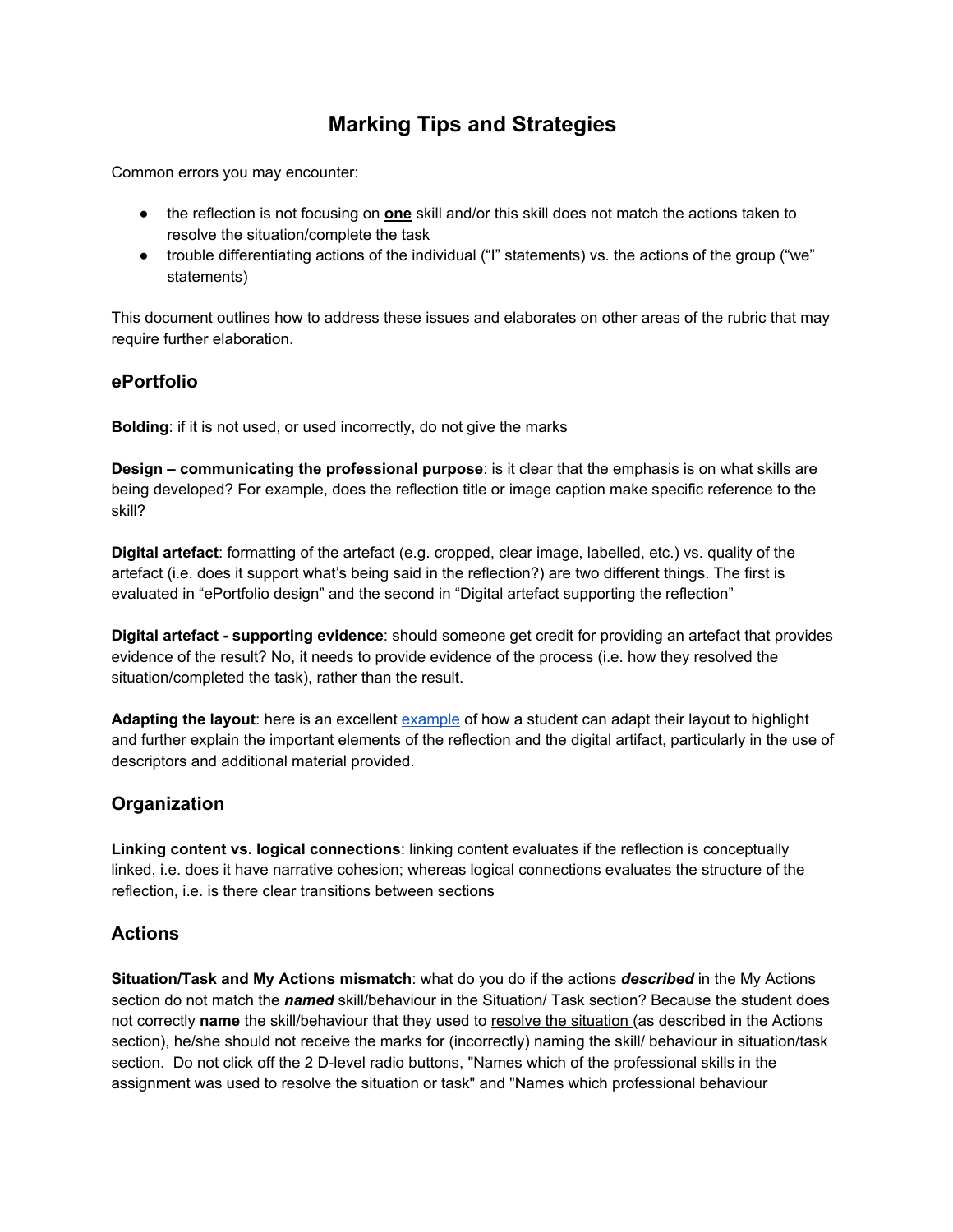associated with the professional skill was used to resolve the situation or task." You may still give marks for **describing** the situation and **choosing** a relevant skill/behaviour in the section (the 3 C-level radio buttons)

**Note**: this feedback will not be immediately clear to students who mismatched their skill/behaviour in the Situation/Task/My Action sections, so it is important to explain why they did not receive marks, which your not awarding marks in the Situation/Task section will underscore

**Independent actions**: ensure student is differentiating their actions from that of others (i.e. do most of their actions describe what "I" did or what "we" did). Marks allocated for this in My Actions (C-level) & Results (D-level)

**My Actions – connections to other skills**: this is not simply mentioning an additional skill; it has to be clear that the skill is being described in relation to the primary skill or behaviour. For example, in talking about leadership, "I had to use my *communication skills* to motivate my team by…"

### **Communication**

**Writing:** there is currently no explicit assessment of grammar. In future iterations, it will be broken out from the D-level achievement.

**Writing – unique voice**: after reading the reflection, do you feel like you have gotten to know the student (e.g. has their personality and unique way of approaching/seeing things come through)

**Proofreading**: errors that seem more to do with not reading over reflection (e.g. forgetting "was" in "my experimenting not over"), particularly when compared with the overall quality of the writing. Note that this section also includes technical errors as well. If these errors are noticeable, err on the side of caution and do not award the marks, since we are encouraging submissions that are of professional quality.

#### **General suggestions**

Be conservative in marking in the 1st assignment so students have room to improve by end of term. A-level work is reserved for the truly clear, compelling and professional ePortfolios.

On the research side, our team is more interested in tracking the level of improvement over the 3 assignments over the term, rather than having absolute agreement on the achievement levels for each individual assignment. Feel free to mark to reflect the standards for your discipline.